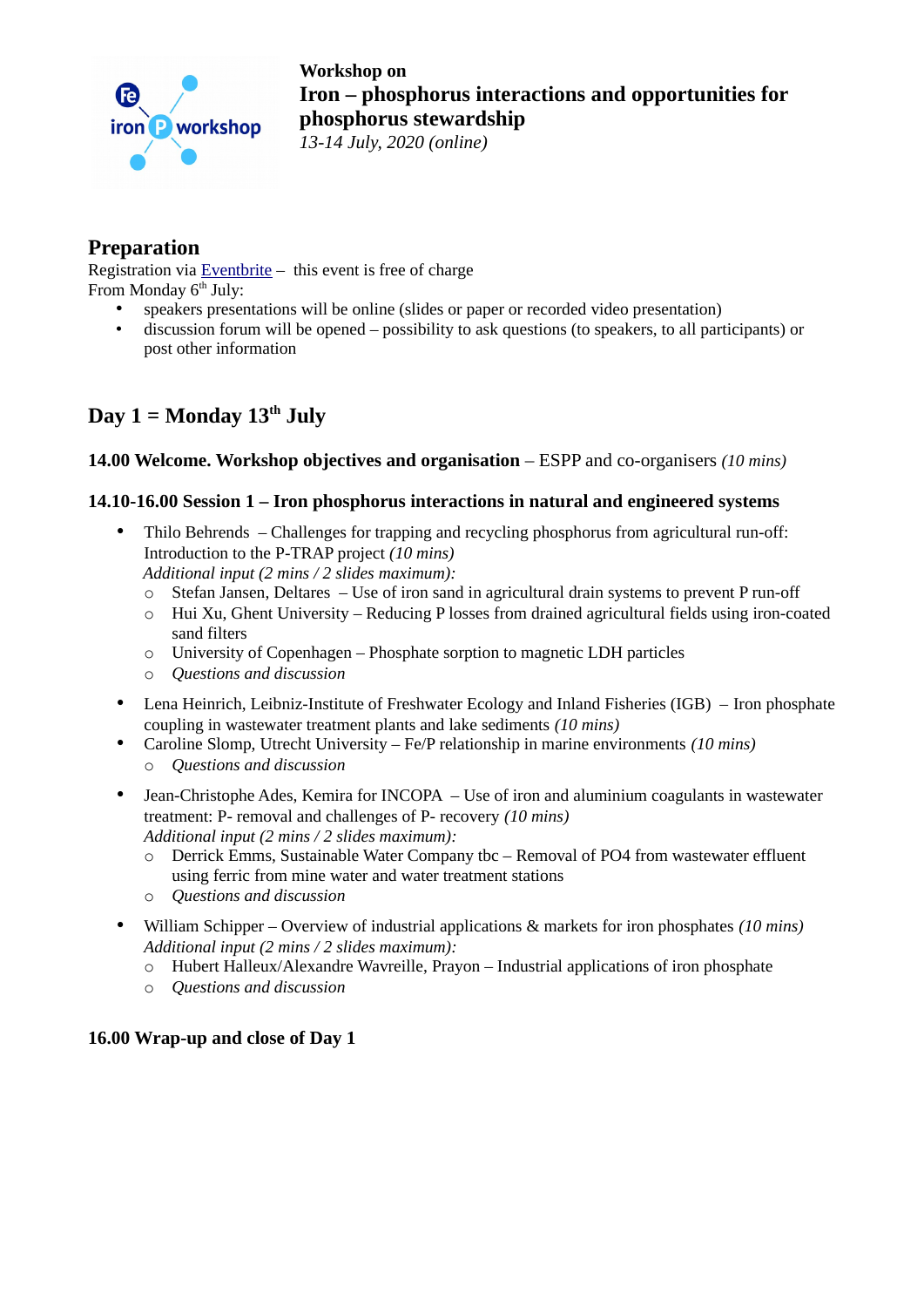

**Workshop on Iron – phosphorus interactions and opportunities for phosphorus stewardship** *13-14 July, 2020 (online)*

# **Day 2 = Tuesday 14th July**

# **10.00 Session 2 – Iron phosphate in agriculture**

- Bengt Hansen, Kemira How iron in sewage biosolids and recovered fertiliser products impact crop P availability *(10 min)*
- *Additional input (2 mins / 2 slides maximum):*
	- o Kees Langeveld, ICL for Fertilizers Europe Impacts of iron on phosphate fertiliser performance and implications for phosphate recycling from sewage (2 min)
	- $\circ$  Cinta Cazador, Fertiberia The specific case of recovered vivianite as fertilizer (2 min)
	- o Antonio Delgado, University of Sevilla Iron phosphate as fertiliser on Mediterrenean soils (tentative title)
- Erik Smolders, Catholic University of Leuven Iron in soil and plant phosphorus availability (10 min)
- Guy Kirk, Cranfield How iron in soil impacts root P uptake and soil nutrient biochemistry *(10 min)*
- *Additional input (2 mins / 2 slides maximum):*
	- o Ruben Sakrabani, Cranfield University Role of P analytical methods and their implications for evaluating P availability in crops
	- o Peter Leinweber, University of Rostock tbc- Phosphate mobilization from P-fixing soils: interactions with iron
- Jon Lloyd, University of Manchester Impact of phosphorus on microbial iron oxides reduction (tentative title)
	- o *Questions and discussion*

# **12.30 LUNCH BREAK**

#### **13.30 Poster session**

*Virtual poster session with five PhD students from the H2020 [P-TRAP](https://h2020-p-trap.eu/) project. 5 min presentations followed by 5 min questions, the session is finished with a short general discussion.* 

- Victoria Barcala Capturing phosphorus in drained agricultural area
- Lordina Eshun Formation of vivianite in bioreactors
- Tolulope Ayeyemi Suitability of P containing Fe phases as fertilizers
- Karel As Lake restoration based on Fe addition
- Rouven Metz Processes linking Fe and P cycles in natural environments

# **14.30 BREAK**